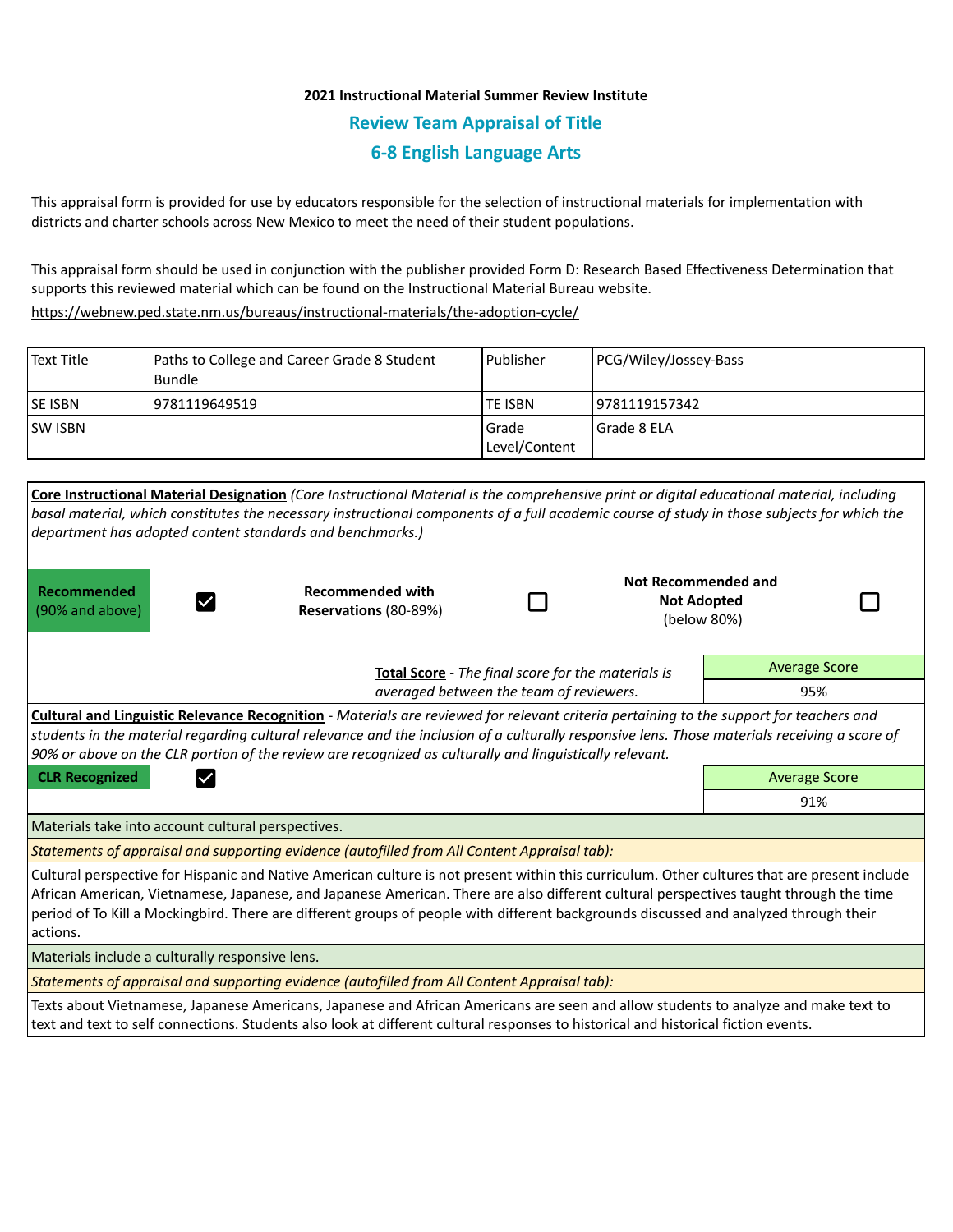**Standards Review** *- Materials are reviewed for alignment with the state adopted content standards, benchmarks and performance standards.*

Average Score

94%

Materials align with grade level ELA standards overall.

*Statements of appraisal and supporting evidence:* 

The materials in the curriculum meet 8th grade standards overall. There is a clear scope and sequence to follow that outlines where each standard can be found in each module. The material provides opportunities for reading, writing, speaking and listening, and research in each module and sub-unit. They also contain mid unit assessments and end of unit assessments to track student progress and growth. Each individual lesson details which standards are addressed within the teacher's guide. The teacher resource guide has all necessary materials and directions for lesson preparation and delivery.

Materials align to reading standards.

*Statements of appraisal and supporting evidence:* 

Students are exposed to literary fiction and nonfiction in the formats of novels, speeches, poems, short excerpts and passages. Students are exposed to *To Kill a Mockingbird*, a significant work of fiction from the 20th century. Students are also exposed to informational texts in the form of articles, website materials, excerpts and speeches. With each text, students are routinely asked text dependent questions to assess comprehension.

Materials align to writing standards.

*Statements of appraisal and supporting evidence:* 

Students are asked to write routinely in each lesson in a way that addresses 8th grade writing standards. Each module contains units that have specific writing tasks and accompanying rubrics and outlines. Quick Writes are provided for students to reflect on their reading and learning. Students are provided supporting graphic organizers, word banks, model essays, and opportunities to peer review and strengthen writing. Students conduct in-depth research in every module either using provided texts or the Internet. Students are required to analyze characters, perspectives and choices in both fiction and nonfiction writing.

Materials align to speaking and listening standards.

*Statements of appraisal and supporting evidence:* 

Students actively engage in speaking and listening tasks. Students are presented a routine of how to discuss in peer groups and triads through the use of rubrics and fishbowl scripts. Students also participate in speaking and listening assessments, such as gallery walks, research presentations and formulation of claim statements. Peers meet for discussion appointments to ensure that they receive diverse feedback. Students give Stars and Steps in peer groups on written assignments.

Materials align to language standards.

*Statements of appraisal and supporting evidence:* 

Students are exposed to gerunds, verbals, and conjunctive and subjunctive mood. Students use active and passive voice in writing. Students use vivid verbs in their writing. Students work with prefixes, suffixes, affixes. Students analyze figurative language and word choice in regard to tone and meaning. Students use graphic organizers for important vocabulary and context clues. Students are asked to reflect on strategies used to determine vocabulary word meanings. Students work with synonyms.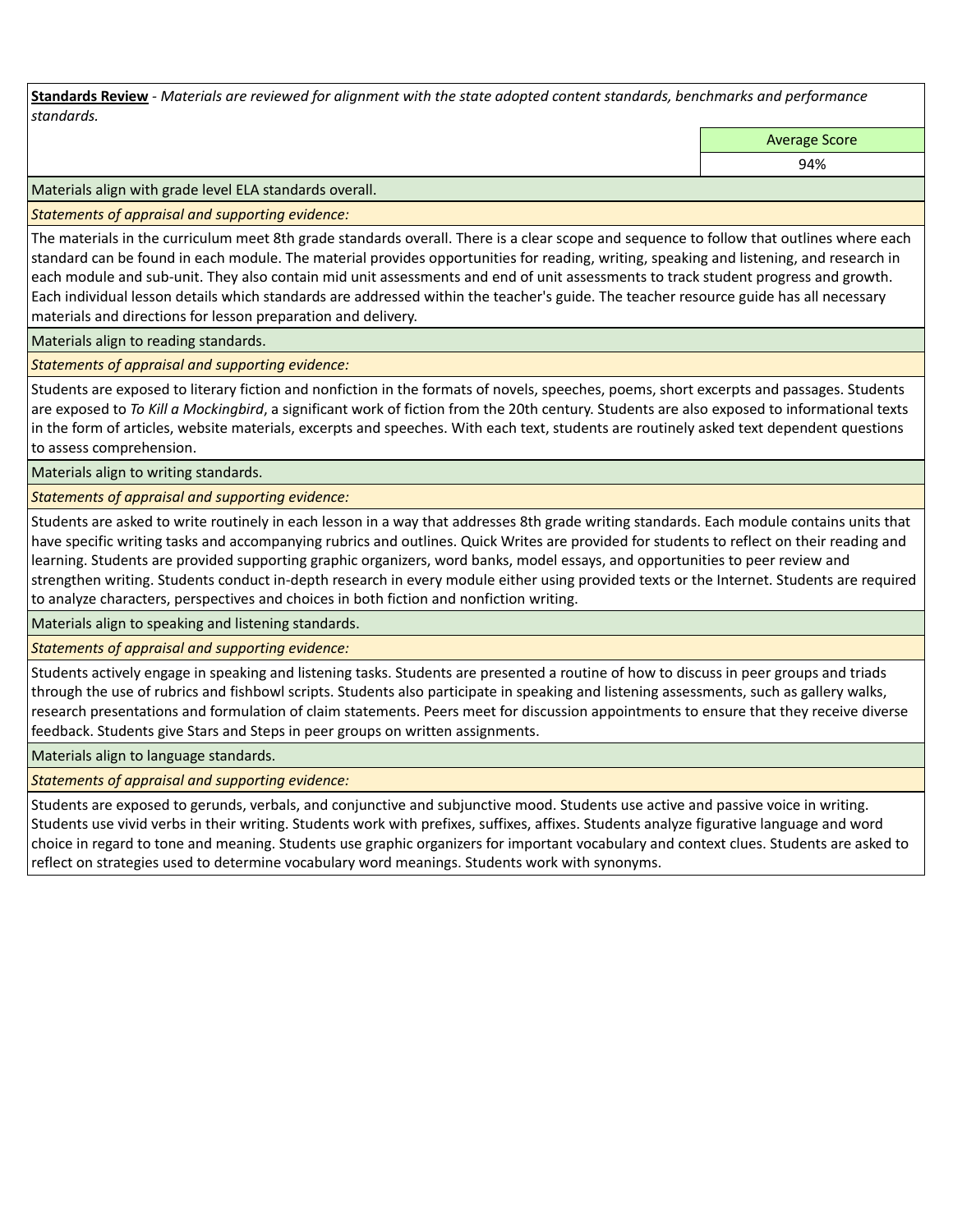**ELA Content Review** *- Materials are reviewed for relevant criteria pertaining to the support for teachers and students in the specific content area reviewed.*

Average Score

99%

Materials provide a selection and range of high-quality texts worthy of students' time and attention, exhibiting exceptional craft and thought and/or providing useful information.

*Statements of appraisal and supporting evidence:* 

Texts are high quality and some are award winning grade level appropriate texts. Each module utilizes an anchor text and supporting texts to help students make connections. Anchor texts are considered high interest for 8th grade students. There is a wide variety of text types to meet diverse learner interests. Students are provided model essays to read and analyze to aid in writing growth and development. Anchor texts used are Inside *Out and Back Again*, *To Kill a Mockingbird*, *Unbroken*, and *Omnivore's Dilemma*. Students also read multiple articles of varying perspectives on topics addressed in each text.

Questions in the materials are high-quality text-dependent and text-specific questions. The overwhelming majority of these questions are text-specific and draw student attention to the particulars in the text.

*Statements of appraisal and supporting evidence:* 

Questions for texts are broken into sections or chapters and require students to go back and analyze what they have read. Answers come from the text and have to be supported with student evidence. Students are taught to read with a purpose and are given different tasks for each re-reading. Each chapter of the anchor texts has a focus question that students are required to answer. Students are given vocabulary work for each section as well to aid in comprehension.

Materials provide scaffolding and supports to enable students' learning of English language arts.

*Statements of appraisal and supporting evidence:* 

Graphic organizers are provided; some have sentence starters to guide students, others are left blank. Examples of essays are given for students to use as models. Discussion structures are modeled and scripts are given to students in "fishbowl" format. In the teacher's guide, each section has a "meeting students' needs" section to help teachers adjust teaching for diverse learners. The lesson plans give clear modeling for students before they are released to work independently and in small groups. Vocabulary organizers and strategies are provided and explicitly taught. Students seek out definitions using context clue strategies and are required to justify their answers using resources such as peers, dictionaries and context. As a differentiation strategy, students are given the opportunity to listen to or read texts.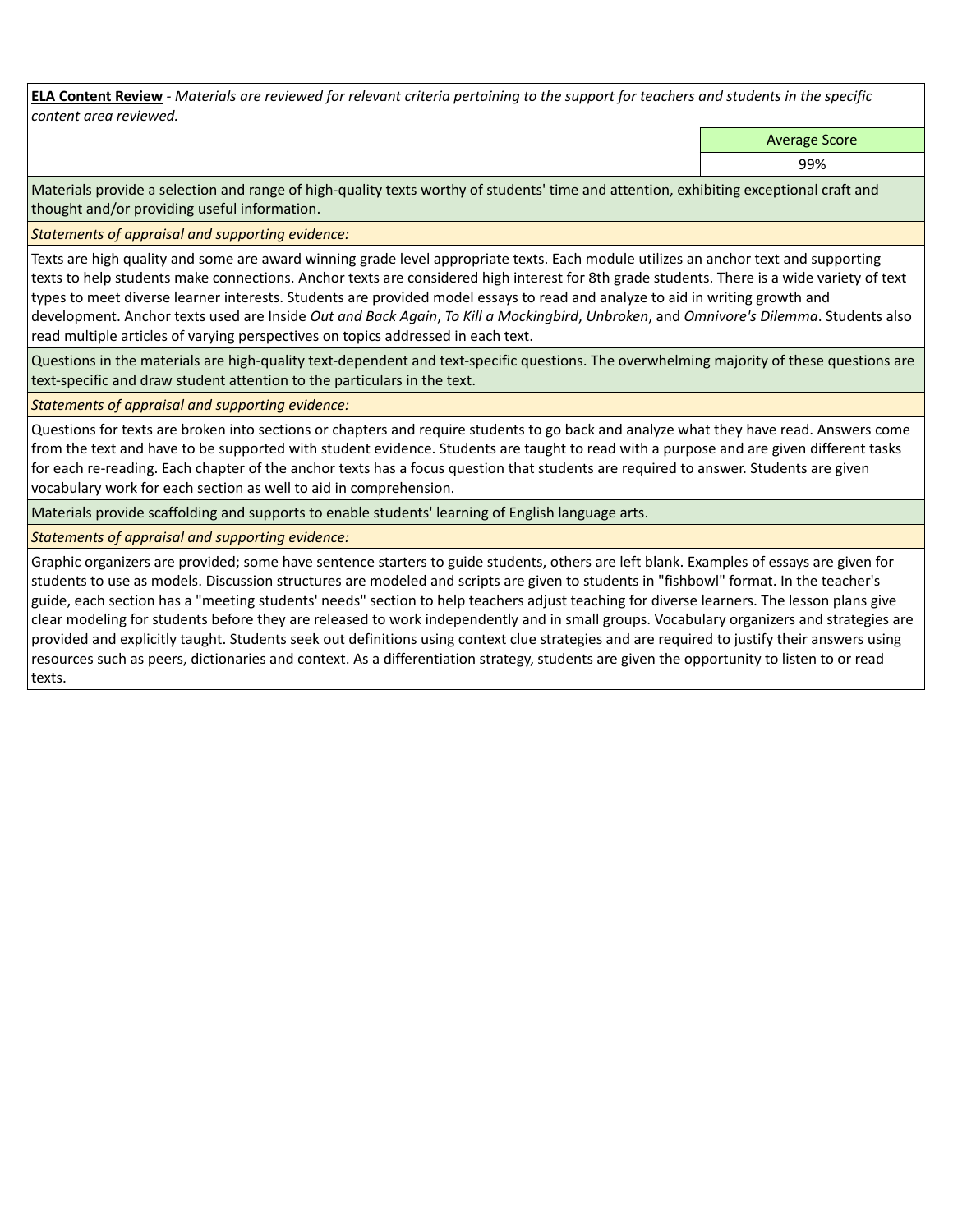**All Content Review** *- Materials are reviewed for relevant criteria pertaining to the support for teachers and students in the material regarding the progression of the standards, lesson structure, pacing, assessment, individual learners and cultural relevance.*

Average Score

96%

Materials are coherent and consistent with the standards that all students should study in order to be college and career ready.

*Statements of appraisal and supporting evidence:*

Materials meet 8th grade standards. Students are given multiple chances to speak and interact with peers. Students are given a clear model and rubric to follow for essay writing and performance tasks. Students are taught research skills such as narrowing down search terms and assessing selected source credibility. Students are taught about plagiarism and credibility skills throughout research lessons. Students are expected to identify and analyze a topic using different mediums. Students are expected to utilize visuals from the Internet and type out essays when technology is available. Students are taught to paraphrase texts correctly and provide appropriate citations.

Materials are well designed and take into account effective lesson structure and pacing.

*Statements of appraisal and supporting evidence:*

Teachers are given a general outline that can be modified based on individual classroom needs within the Teacher's Guide. The curriculum consists of four modules and is set up to be taught one module per nine weeks.

Materials support teacher planning, learning, and understanding of the standards.

*Statements of appraisal and supporting evidence:*

Each lesson contains an overview for the module, the unit and each individual lesson within the teacher guide. There are material lists, teacher notes, meeting student needs, required texts and reference to the teacher resource guide. Lessons also suggest cross content connections and lesson extensions. Standards are provided at the beginning of each unit for the entire unit and are individually presented in each lesson as they occur.

Materials offer teachers resources and tools to collect ongoing data about student progress on the standards.

*Statements of appraisal and supporting evidence:*

Teachers are given rubrics for assessing student responses. There are speaking and listening rubrics for peer interactions to assess conversations. Lessons contain entrance and exit tickets, as well as quick writes, to see growth from the beginning to the end of each unit. Each unit contains a mid unit and end of unit assessment to assess student growth before the final essay. Options for formative and summative assessment are found throughout the modules. There are performance tasks assigned for every module.

Materials support effective use of technology to enhance student learning.

*Statements of appraisal and supporting evidence:*

Students are provided research guidelines to complete. Teachers are given guidance to allow students to use technology in the classroom to research and produce writing. Students are also prompted to use images in documents for presentation purposes to show they know how to utilize technology. For example, students identify images then insert them into a graphic organizer. Students are also taught how to conduct narrowed-down research.

Materials can be easily customized for individual learners.

*Statements of appraisal and supporting evidence:* 

Teachers have access to graphic organizers, sentence frames, fishbowl strategies and example essays. Outlines are provided for long written responses. The Meeting Students' Needs section of the teacher guide refers to pairing of native speakers with others that speak the same language to complete assignments.

Materials give all students extensive opportunities and support to explore key concepts.

*Statements of appraisal and supporting evidence:*

Students are given multiple opportunities to meet with peers as they plan their work to think-pair-share; do different types of discussions such as chalk talks; meet in triads; and discuss and dissect texts. Students use peer groups to make claims, identify evidence, define words and review essays. There are many opportunities to practice work independently through independent reading and homework.

Materials take into account cultural perspectives.

*Statements of appraisal and supporting evidence:*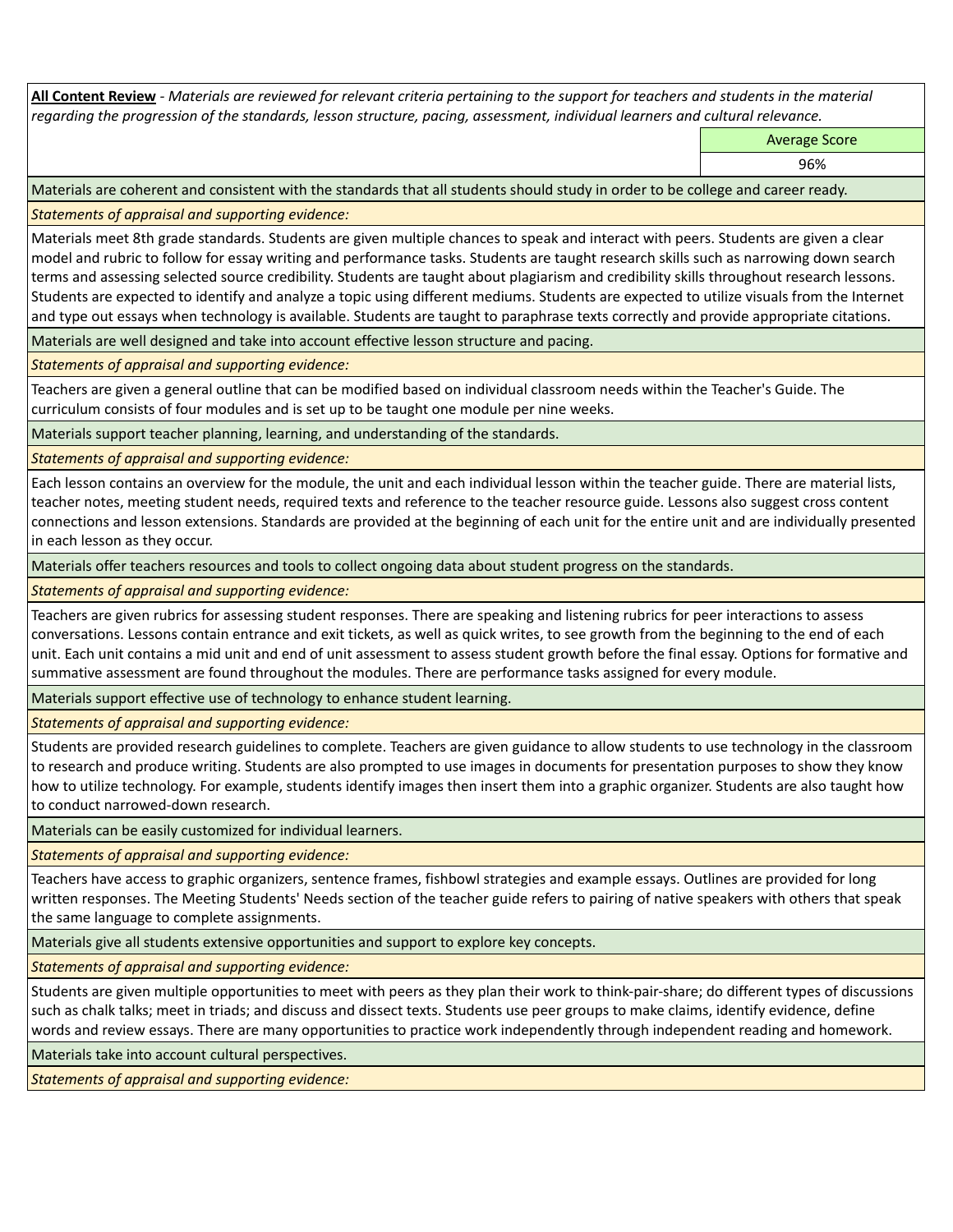Cultural perspective for Hispanic and Native American culture is not present within this curriculum. Other cultures that are present include African American, Vietnamese, Japanese, and Japanese American. There are also different cultural perspectives taught through the time period of *To Kill a Mockingbird.* There are different groups of people with different backgrounds discussed and analyzed through their actions.

Materials include a culturally responsive lens.

*Statements of appraisal and supporting evidence:*

Texts about Vietnamese, Japanese Americans, Japanese and African Americans are seen and allow students to analyze and make text to text and text to self connections. Students also look at different cultural responses to historical and historical fiction events.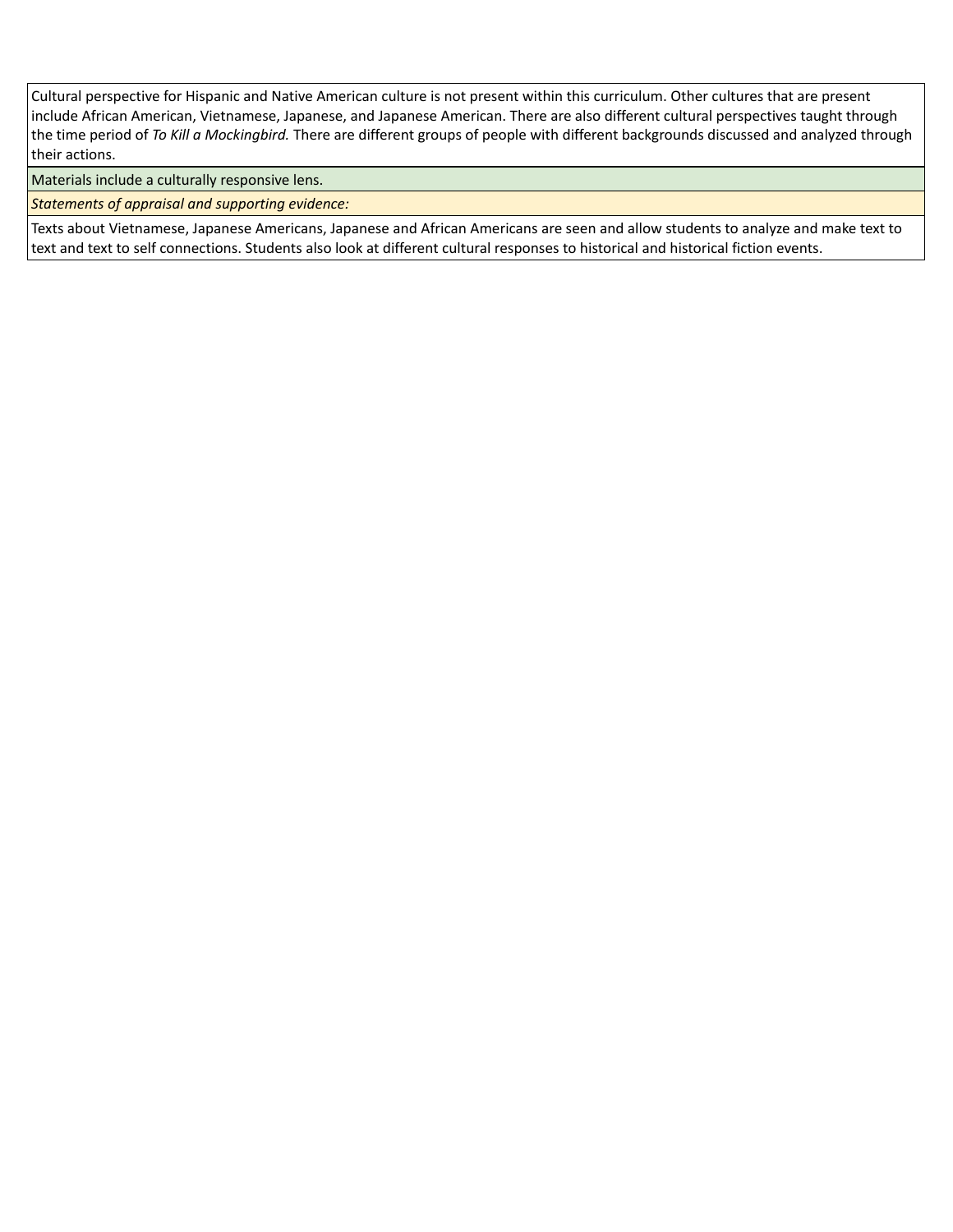**Reviewers' Professional Summation** *- These materials are reviewed by Level II and Level III educators from across New Mexico. The reviewers have brought their knowledge, experience and expertise into the review of these materials. They offer here their individual summary of the material as a whole.*

Reviewer #: 67

*Background and experience:*

Level II teacher with 10 years experience teaching K-8 special education and reading intervention with an emphasis on structured literacy. Master's Degree in Educational Leadership. Curriculum Coordinator for School.

## *Professional summary of material:*

This curriculum addresses the 8th grade CCSS fully and in-depth. Students are challenged with multiple opportunities to engage with high quality, engaging grade level text that is supported with scaffolding and differentiation to meet the needs of diverse readers. Teachers are offered all the necessary materials needed to teach each lesson, including lists of required and recommended texts, materials, lesson plans, and sections on meeting students' needs when they need something different than what is provided in the general lesson. The lesson plans are explicit and step by step, with opportunities for students to practice independently and in groups. Student journals and teacher resource books with all the student tasks included accompany the teacher guides. There are tasks and assessments to meet each standard. The curriculum teaches many strategies and protocols for learning, adding to resources for teaching diverse groups of students. Students learn many processes for writing, including shorter pieces of writing, such as entrance and exit tickets and quick writes, and longer pieces of writing, including essays, speeches, and scripts. The curriculum is also rich with vocabulary experiences, offering many charts and graphic organizers for students to record vocabulary definition,s as well as record items such as context clues, synonyms, and notes on mood and tone to help them understand vocabulary deeply. Cultural diversity is displayed through texts and tasks that discuss the perspectives from African-Americans, Japanese, Japanese Americans, and Vietnamese. Cultural diversity is also discussed and shown through perspectives of different groups within the same ethnic group. Technology is not immense, but it is utilized for word processing as well as imbedding visuals for visual presentations. There are a great deal of assessment opportunities, both formative and summative. Overall, the curriculum is high quality and equitable for all. It presents opportunities for students to think deeply about issues and challenges in our societies.

Reviewer #: 68

*Background and experience:*

Level II teacher with 8 years experience teaching Honors, Inclusion and General ELA in grades 6 and 7. Endorsed in ELA and SS. Assists in creating and modifying materials and pacing guides at the district level. Master's Degree in Business Administration. ELA Department Lead.

## *Professional summary of material:*

This curriculum covers all 8th grade CCSS clearly and has materials and resources that are appropriate and accessible for all students. The structure of the text is designed in 4 coherent modules that can be taught one per nine weeks. Modules and units are adjustable to meet teacher and student needs through provided Meeting Students' Needs notes throughout the Teacher's Guide. Throughout the materials, there is a wide range of both literary and nonfiction texts for students to use. Each module utilizes an anchor text and provides other fiction and nonfiction texts to support and aid in student comprehension of major topics. Students are taught to research and assess sources independently using the Internet and are expected to conduct short and long research projects and papers. Students compile a final presentation at the end of module 4 that utilizes skills taught throughout the text. This curriculum incorporates texts that represent various cultural perspectives, especially in a historical context. In regard to New Mexico cultural connections, there are not Hispanic or Native American texts present in this grade level. In regard to writing, students are taught and assessed on the major writing tasks for grade 8 (narrative, argumentative and synthesis). Students are provided clear rubrics, models, and criteria to be successful. The materials are set up in a manner that will build on student's college and career readiness through multiple exposures to writing, technology use, reading, speaking and listening.

Reviewer #: 69

*Background and experience:*

Level III educator with 17 years of experience teaching ELA, English Language Learners, Grades 6-12. Master's Degree in Secondary Education. Endorsed in ELA, TESOL, Special Education, and Administration.

*Professional summary of material:*